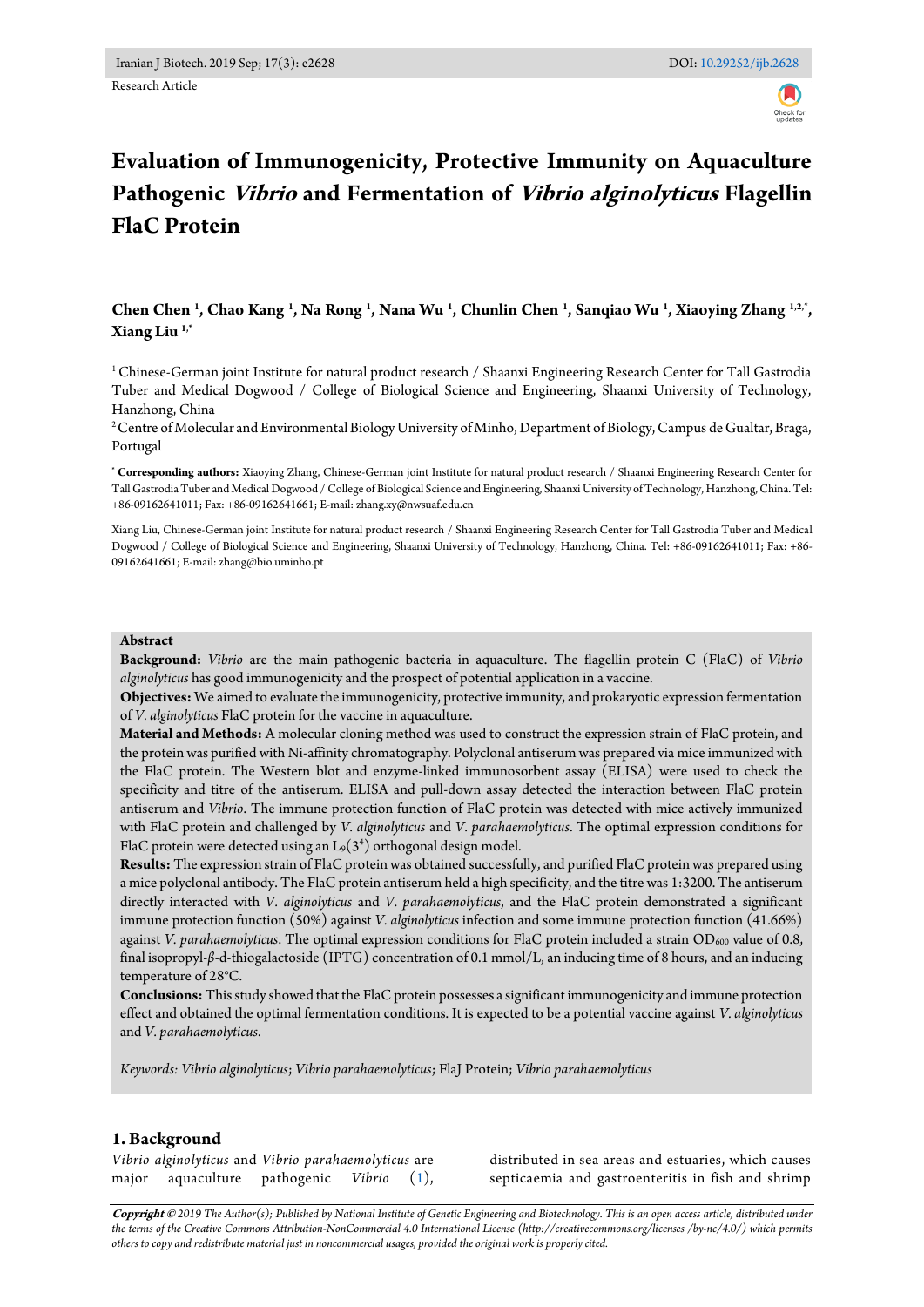[\(2\)](#page-6-1), induces a large number of deaths, and affects the development of aquaculture [\(3\)](#page-6-2). Pathogens coinfecting humans and marine animals, *V. alginolyticus* and *V. parahaemolyticus* can also cause gastrointestinal diseases and wound infections in humans [\(4\)](#page-6-3). At present, antibiotics are mainly used in the prevention of animal diseases and the treatment of *Vibrio* infection [\(5\)](#page-6-4). This usage inevitably leads to drug residues, bacterial resistance, and environmental pollution [\(6\)](#page-6-5). Therefore, it is necessary to develop new drug preparations.

*Vibrio* usually has three kinds of antigens, which are flagellum antigen, bacterium antigen, and surface antigen [\(7\)](#page-6-6). These antigens provide the interaction between bacteria and host and are a prerequisite for the preparation of vaccine with strong immune protection specificity. *Vibrio* flagella are essential components in the pathogenic potential of bacteria, because they enhance the motility and adhesion ability of the bacteria [\(7\)](#page-6-6). They are also important bacterial surface antigens, which are closely related to bacterial immune protection [\(8\)](#page-6-7). Flagellin protein C (FlaC), FlaB, and FlaI of *Vibrio* can activate the immune protection function of animals, and they have good immunogenicity and hold the prospect of potential application in vaccines. FlaC protein is a granular protein, the main protein responsible for the flagellum fibres of *V. alginolyticus*, providing the basis for the movement of the bacteria [\(9\)](#page-6-8). It has been found to have good immunogenicity, which activates the immune system of animals and enhances the immune protection function of *Lutjanus sanguineus* against *V. alginolyticus* [\(10\)](#page-6-9). Thus, FlaC protein has a good prospect of application in a vaccine against *Vibrio*  infection. It is, therefore, necessary to further research into the immune protection function and fermentation conditions of FlaC protein.

# **2. Objectives**

In this study, we aimed to evaluate the immunogenicity, protective immunity, and prokaryotic expression fermentation of *V. alginolyticus* FlaC protein for the vaccine in aquaculture.

# **3. Materials and Methods**

#### *3.1. Ethics statement*

The animal ethical committee (Ref. no20161120) was approved by the ethics committee of Shaanxi University of Technology, China.

#### *3.2. Materials*

*V. alginolyticus*, *V. parahaemolyticus*, the *Escherichia coli* DH5a strain, the *E. coli* BL21 strain, and pET-32a plasmid were obtained from the Bacterial Conservation Centre, China. Primer synthesis and gene sequencing were completed by the Beijing Oak Science and Technology Corp., China. The mice were obtained from the College of Medicine, Xian Jiaotong University, China.

#### *3.3. Cloning of FlaC Gene*

The *flaC* gene primers were designed according to the *flaC* gene sequence of *V. alginolyticus* (GenBank database accession number FJ617268), including sense primer  $5'$ -TAAGGATCCATGGCTGTAACAGTTAGT-3' and anti-sense primer 5'-CCTCTCGAGTTACTGCAATAGTGACAT-3',

where the first and second underscores represent the sites of the *Bam*H I and *Xho* I enzyme cleavages, respectively. The *V. alginolyticus* genome was extracted using a genomic extraction kit (TaKaRa, Japan). The polymerase chain reaction (PCR) system consisted of 2.5 μL buffer,  $2 \mu$ L dNTP (10 mmol/L), 1.5 μL primers (20 μmol/L), 4 μL template DNA, and 0.2 μL Taq enzyme (TaKaRa, Japan). The PCR cycle parameters were pre-denatured for 2 minutes at 94°C and were then denatured, annealed, and extended for 32 cycles (30 s at 94°C, 45 s at 55°C, and 90 s at 72°C) and fully extended for 10 minutes at 72°C. PCR samples were separated and recovered by 0.8% agarose gel electrophoresis. After the PCR product and pET-32a plasmid vector were digested, the recombinant plasmid pET32a-*flaC* was obtained by ligase ligation (TaKaRa, Japan). The recombinant plasmid was identified through doubleenzyme digestion and sequencing test. Then, it was transformed into an *E. coli* BL21 strain to construct the expression strain of FlaC protein.

#### *3.4. Expression Detection and Purification of FlaC Protein*

The expression and purification were implemented as described above. The *flaC* gene recombinant strains were cultured overnight and transferred to fresh LB medium. The  $OD_{600}$  value was about 0.5, and the final concentration of 0.5 mmol/L isopropyl-*β*-Dthiogalactoside (IPTG) was added and cultured at 37°C for 5 hours. FlaC protein expression was detected by SDS-PAGE [\(11\)](#page-6-10). The FlaC strain was loaded using Niaffinity chromatography and purified using the Ni-NTA flow resin method (TaKaRa, Japan).

#### *3.5. Preparation of Mouse Polyclonal Antiserum against FlaC Protein*

Kunming mice were randomly selected. The experimental and control groups were immunized with FlaC protein (50 µg per mouse) and phosphate-buffered saline (PBS) solution, respectively. Freund's complete adjuvant (Sigma, USA) was used for the first immunization. The second immunization followed after 14 days, this time using Freund's incomplete adjuvant (Sigma, USA). Seven days later, the third immunization was performed. Then the eyeballs of the mice were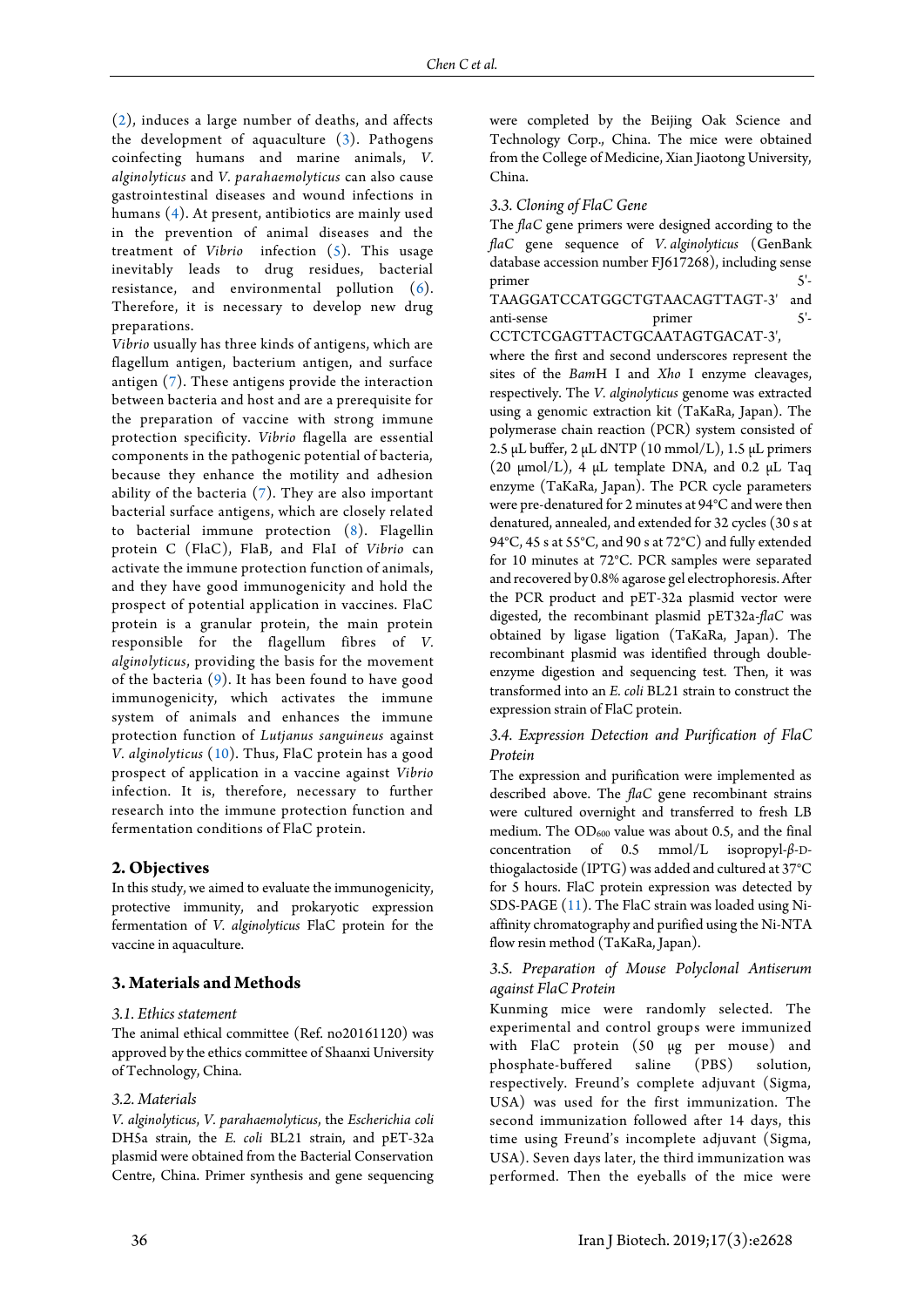removed under anaesthesia to obtain FlaC protein antiserum and stored in a refrigerator at −80°C.

# *3.6. Specificity and Titre Detection of FlaC Protein Antiserum*

The specificity of FlaC protein antiserum was determined by the Western blot. Through SDS-PAGE, *V. alginolyticus* protein was transferred to a nitrocellulose (NC) membrane (TaKaRa, Japan). After incubating in skim milk solution for blocking, the membrane was incubated with mouse anti-FlaC protein antiserum and was then added to anti-mouse horseradish antibodies (TaKaRa, Japan). A DAB solution (Sigma, USA) colouration system was used on the NC membrane for band visualization. The FlaC protein serum specificity was determined according to the colour of the NC membrane bands [\(11\)](#page-6-10).

The titre of the antiserum was detected using the enzyme-linked immunosorbent assay (ELISA). The FlaC protein was dissolved to 0.5 μg/μL, and 100 μL of the solution was added to the 96-well plate at 37°C for 3 hours. After incubating in a skim milk solution for blocking, 100 μL of anti-FlaC protein antiserum was added to each well at 37°C for 30 minutes. After rinsing, 100 μL anti-mouse horseradish antibodies were added to each well. Then, a colouration solution (Sigma, USA) was added to every well at 37°C to prevent light from affecting the colour reaction. Finally, a stop solution was added, and a microplate reader [\(Thermo,](https://www.sogou.com/link?url=DSOYnZeCC_rdt95b1q-jMfKKv9T6ROEc) USA) was used to detect the  $OD_{450}$  value [\(11\)](#page-6-10).

*3.7. Interaction between FlaC Protein Antiserum, V. alginolyticus, and V. parahaemolyticus by ELISA and Pulldown Assay*

ELISA and pull-down assay were implemented as described. *V. alginolyticus* and *V. parahaemolyticus* were collected at the logarithmic growth phase by centrifuge and washed twice with NaCl solution (0.85%). The bacteria were deactivated and immobilized with oxymethylene at 80°C for 90 minutes. Then the samples were dissolved in 0.85% NaCl and adjusted to 0.2 at OD<sup>600</sup> nm. Samples of 1 mL were transferred into 1.5 mL tubes with  $10^8$  CFU bacterial cells. Then 100  $\mu$ L FlaC protein antiserum was added to each tube, with 1.5 μg/μL protein of bovine serum albumin used for the negative control. After rinsing, 100 μL anti-mouse horseradish antiserum was also added to each tube. Colouration liquid was added to every tube to prevent a light reaction. After the stop solution was added to each tube, a microplate reader was used to detect the absorbance value at  $OD_{450}$  nm  $(11)$ .

#### *3.8. Immune Protection Function of FlaC Protein*

Kunming mice were divided between an experimental group and a control group. Purified FlaC protein (50 µg per mouse) was injected three times and the control group was injected with PBS solution. The primary immunization was conducted with Freund's complete adjuvant, and booster doses with Freund's incomplete

adjuvant. After the third immunization, the mice were challenged with *V. alginolyticus* and *V. parahaemolyticus*. After 15 days, the relative percentage survival of the mice was measured, and the immune protection rates were expressed as formula of 1 − (FlaC immunity mortality/non-protein immunity mortality)  $\times$  100% [\(12\)](#page-6-11). The Statistical Package for the Social Science (SPSS) software was used for significance analysis.

## *3.9. Induced Expression Condition of FlaC Protein*

The  $L_9(3^4)$  orthogonal design model—a four-factor, three-level orthogonal design—was used to detect the optimal expression conditions of FlaC protein. The factors of the orthogonal design included the strain of  $OD_{600}$  value, IPTG final concentration, inducing time, and inducing temperature, represented as A, B, C, and D, respectively (**[Table 2](#page-5-0)**). In accordance with the orthogonal design model, when the  $OD_{600}$ concentration of FlaC protein expression of the bacteria was reached, corresponding concentrations of IPTG were added to the culture to induce FlaC protein expression at an appropriate time and temperature. One millilitre of bacterial liquid was harvested and boiled for 5 minutes with 300 μL buffer solution. After centrifuge, 10 μL samples were added for SDS-PAGE. G-250 dye liquor (Sigma, USA) was used to visualize the FlaC protein bands. Finally, Phoretix 1D software was used to analyse the optical density of the FlaC protein bands, and SPSS software was used to analyse the significance for each factor.

<span id="page-2-0"></span>

Figure 1. The polymerase chain reaction (PCR) and restriction enzyme analysis of *Vibrio alginolyticus flaC* gene. M, DNA marker; 1, the PCR of *flaC* gene; 2, the recombinant plasmid of *flaC* gene; 3, the recombinant plasmid digested by *Bam*H I and *Xho* I. Using PCR, a fragment of about 1155 bp was amplified from the genome of *V. alginolyticus*, which was consistent with the size of the *flaC* gene. The size of the double-enzyme digestion was consistent with the prediction recombinant gene.

#### **4. Results**

# *4.1. Construction of FlaC Gene Prokaryotic Expression Strain*

A fragment of about 1155 bp was amplified from the genome of *V. alginolyticus* using PCR; this was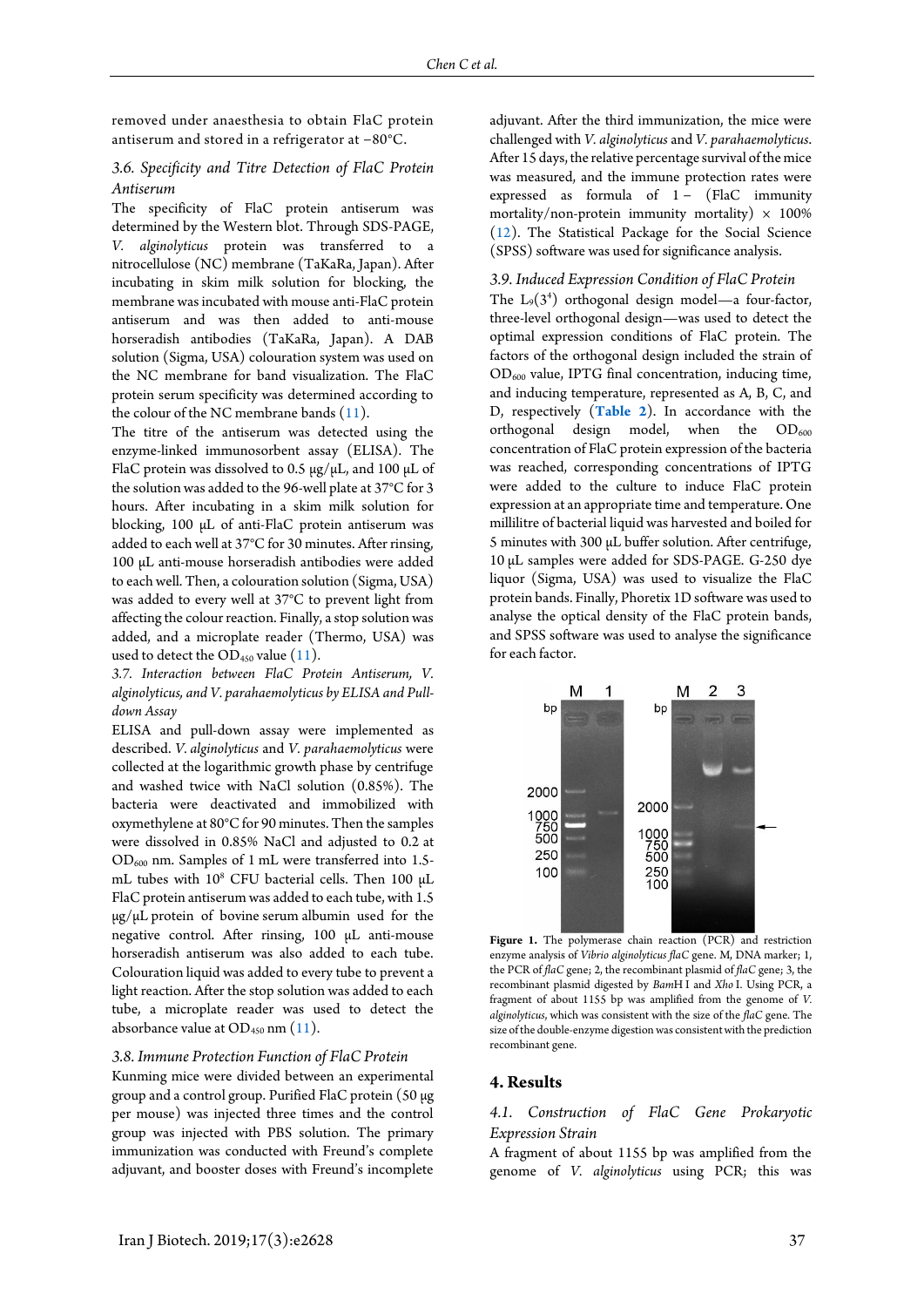consistent with the expected size (**[Fig. 1](#page-2-0)**). The target gene obtained by PCR was linked with pET-32a plasmid. The size of the target gene obtained by the double-enzyme digestion was consistent with the prediction (**[Fig. 1](#page-2-0)**). Sequencing results also confirmed that the target gene was the same as the *flaC* gene sequence published by the National Center for Biotechnology Information database. Finally, *flaC* gene recombinant plasmid was transformed into the *E. coli* Bl-21 strain to obtain the expression strain of FlaC protein.

#### *4.2. Expression Detection and Purification of FlaC Protein*

To verify the expression of the recombinant target protein, the bacteria containing the recombinant plasmid were induced with IPTG, and a protein band with a molecular weight of ~62 kDa was obtained, containing ~42.35 kDa of FlaC protein and 20.4 kDa fusion protein of pET-32a plasmid, which was consistent with the expected weight (**[Fig. 2](#page-3-0)**). The purified FlaC protein was obtained using Ni-affinity chromatography (**[Fig. 2](#page-3-0)**).

#### *4.3. Specificity and Titre of FlaC Protein Antiserum*

The Western blot was used to detect the specificity of the FlaC mice antiserum, and it detected a single band of FlaC protein, indicating that the FlaC protein antiserum had good specificity (**[Fig. 3A](#page-3-1)**). The antiserum titre of FlaC protein reached 1:3200 with ELISA (**[Fig. 3B](#page-3-1)**).

#### *4.4. Interaction between FlaC Protein Antiserum, V. alginolyticus, and V. parahaemolyticus*

The interaction between FlaC protein antiserum and *Vibrio* was detected using ELISA and pull-down assay. There was interaction between FlaC protein antiserum and *V. alginolyticus* until the 1:500 serum titre, and FlaC protein antiserum and *V. parahaemolyticus* until the 1:400 serum titre (**[Fig.](#page-3-2) 4**). FlaC protein antiserum and major aquaculture pathogenic *Vibrio* formed antigen– antibody complexes, which probably provided for antigen presentation. It was revealed that FlaC protein may have a preferable immunogenicity.

# *4.5. Immunological Protection of FlaC Protein*

<span id="page-3-1"></span>Mice were immunized with FlaC protein and challenged with *V. alginolyticus* and *V. parahaemolyticus* to detect the immunological protection of FlaC protein. The mice developed severe toxic symptoms, such as fluffy folds, sluggish activity, listlessness, and lethargy, and a large number died within 48 hours. After 4 days, death was controlled, and the mice gradually recovered. The FlaC protein demonstrated a significant immune protection function (50%) against *V. alginolyticus* infection and some immune protection function (41.66%) against *V. parahaemolyticus* (**[Table 1](#page-5-0)**).

<span id="page-3-0"></span>

Figure 2. Expression detection and protein purification of flagellin protein C (FlaC). M, protein marker; 1, no inducing with isopropyl-*β*-D-thiogalactoside (IPTG); 2, inducing with IPTG; 3, purification of FlaC protein. The recombinant protein bacteria were induced with IPTG, obtaining a protein band with a molecular weight of ~62 kDa, containing ~42.35 kDa of FlaC protein and 20.4 kDa of fusion protein, which was consistent with the expected weight. The purified FlaC protein was obtained with Ni-affinity chromatography and showed one band.

#### *4.6. Optimization of Prokaryotic Expression Conditions of FlaC Protein*

In order to detect FlaC protein expression, orthogonal design experiments were conducted. The expression map of FlaC protein was obtained by SDS-PAGE, which showed that the FlaC protein expression amount differed under different induction conditions (**[Fig. 5](#page-4-0)**). The optical density value of the FlaC protein band was obtained by Phoretix 1D software, and range analysis was conducted (**[Table 2](#page-5-0)**). Comparing K1, K2, and K3, the optimal expression condition of FlaC protein was A2, B1, C2, and D1, which meant a strain OD<sup>600</sup> value of 0.8, a final IPTG concentration of 0.1 mmol/L, an induction time of 8 hours, and an induction temperature of 28°C. The variance analysis of the optical density data showed that four factors reached significance, including the strain  $OD_{600}$  value, final IPTG concentration, induction time, and induction temperature (**[Table 3](#page-5-1)**).



<span id="page-3-2"></span>Figure 3. Specificity and titre of flagellin protein C (FlaC) antiserum. A and B show the specificity and titre, respectively, of the FlaC protein antiserum. 1 and 2 show the FlaC protein antiserum and negative control, respectively. 1 shows that one band was visualized, indicating that the FlaC protein antiserum had good specificity. As the FlaC protein antiserum titre increased, the OD<sub>450</sub> value decreased; the FlaC protein antiserum titre was 1:3200.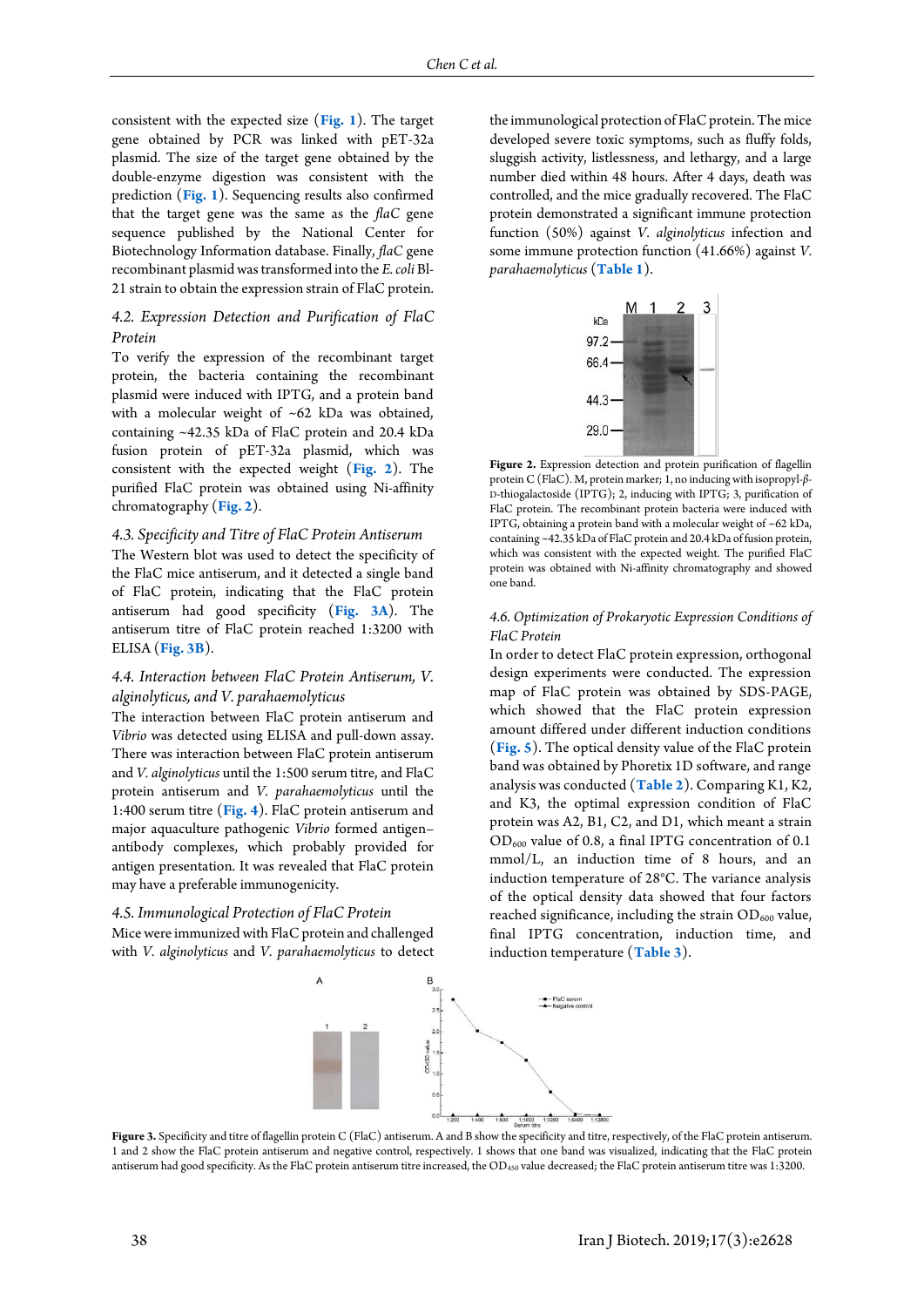

interaction between FlaC protein antiserum and *V. alginolyticus*, *V. parahaemolyticus*. As the FlaC protein antiserum titre increased, the *OD*<sup>450</sup> value decreased. The interaction between FlaC protein antiserum and *V. alginolyticus* can be found until the 1:500 serum titre, and FlaC protein antiserum and *V. parahaemolyticus* until the 1:400 serum titre.

**Table 1.** Active Immunity FlaC and Challenging with *Vibrio alginolyticus* and *Vibrio parahaemolyticus* in Mice

| <b>Bacterial Name</b>   |            |       | FlaC           |            |            |       | Control           |        |
|-------------------------|------------|-------|----------------|------------|------------|-------|-------------------|--------|
|                         | <b>Nos</b> | Alive | <b>ADR</b> (%) | $RPS(\% )$ | <b>Nos</b> | Alive | $\text{ADR}(\% )$ | RPS(%) |
| <i>V. alginolyticus</i> |            |       | 40             | 50         | ∸          |       | 80                |        |
| V. parahaemolvticus     |            |       | 46.67          | 41.66      |            |       | 80                |        |

ADR, accumulating death rates; FlaC, flagellin protein C; RPS, relative percent survivals

RPS (%) = 1 – (FlaC immunity mortality/non-protein immunity mortality)  $\times$  100%.

\**P* < 0.05 (compared to the control group which received phosphate-buffered saline only)

<span id="page-4-0"></span>

**Figure 5.** The orthogonal design experiment of the expression strain of flagellin protein C (FlaC) induced by isopropyl-*β*-D-thiogalactoside (IPTG). A, B, and C represent three repeated experiments. M, protein marker; 1, no induction strain. The 2, 3, and 4 mean a strain OD<sub>600</sub> value of 0.5; IPTG final concentration of 0.1, 0.3, and 0.5 mmol/L; induction temperature of 28°C, 32°C, and 37°C; and induction time of 3, 8, and 12 hours. The 5, 6, and 7 mean a strain OD<sub>600</sub> value of 0.8; IPTG final concentration of 0.1, 0.3, and 0.5 mmol/L; induction temperature of 32°C, 28°C, and 37°C; and induction time of 8, 12, and 3 hours. The 8, 9, and 10 mean a strain OD<sub>600</sub> value of 1.0; final IPTG concentration of 0.1, 0.3, and 0.5 mmol/L; induction temperature of 32°C, 37°C, and 28°C; and induction time of 12, 3, and 8 hours.

 $29.0 -$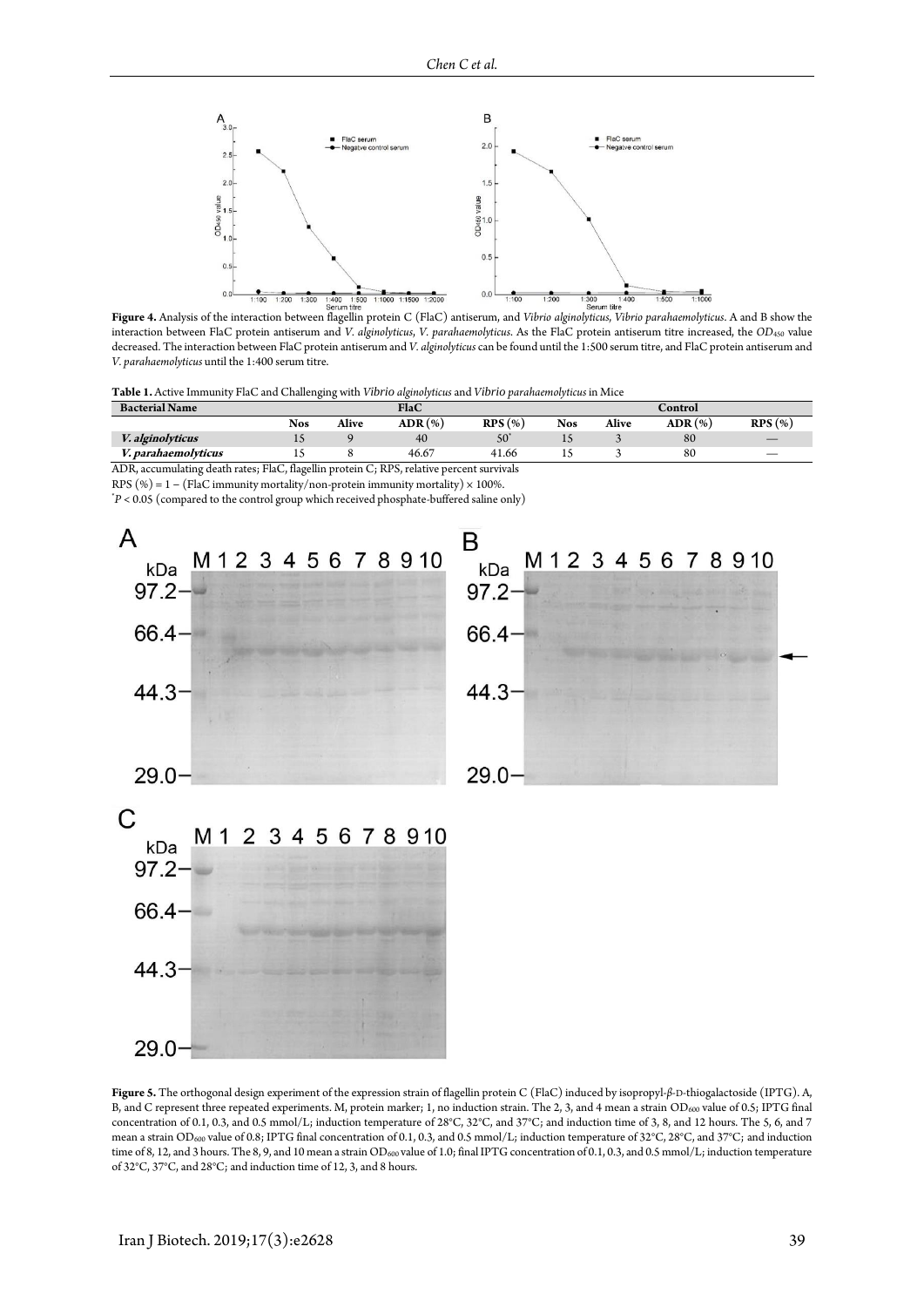#### **5. Discussion**

The FlaC protein has good immunogenicity, can stimulate an immune response, and has a potential application in a vaccine  $(10)$ . In this study, the FlaC protein was obtained by molecular cloning and purification, and the mouse polyclonal antiserum was prepared with good specificity. The titre of FlaC protein antiserum reached 1:3200. Compared with monoclonal antibodies, polyclonal antibodies are more convenient and economical to prepare [\(13,](#page-6-12) [14\)](#page-6-13) and are widely used in the immune protection function analysis of the protein  $(15)$ . This study obtained the FlaC protein antiserum, which lays the foundation for the immunological function of FlaC protein.

Our research showed that there was interaction between FlaC protein antiserum and major aquaculture pathogenic *Vibrio* of *V. alginolyticus* 

<span id="page-5-0"></span>**Table 2.**Induction expression conditions of FlaC strain

and *V. parahaemolyticus*; they formed antigen– antibody complexes, which probably provided for antigen presentation  $(16, 17)$  $(16, 17)$ . Therefore, the body's immune system can easily identify *Vibrio* with FlaC protein antiserum mediation and eliminate pathogenic bacteria. Thus, the FlaC protein was expected to display good immunogenicity. Some experiments have found that the FlaC protein provided immune protection for *L. sanguineus* against *V. alginolyticus* infection [\(10,](#page-6-9) [18\)](#page-6-17). This study showed that the FlaC protein had a significant immune protection function (50%) against *V. alginolyticus* infection and some immune protection function (41.66%) against *V. parahaemolyticus*, and it laid a theoretical foundation for developing FlaC immunization agents.

| No.                     | A     | B (mmol/L) | C(h)  | D(C)  | Optical Density/SD $(x10^4)$ |
|-------------------------|-------|------------|-------|-------|------------------------------|
|                         | 0.5   | 0.1        |       | 28    | $4.708 \pm 0.393$            |
| $\mathbf{2}$            | 0.5   | 0.3        | 8     | 32    | $5.957 \pm 0.242$            |
|                         | 0.5   | 0.5        | 12    | 37    | $7.310 \pm 0.070$            |
| $\overline{\mathbf{4}}$ | 0.8   | 0.1        | 8     | 37    | $7.534 \pm 0.299$            |
| 5                       | 0.8   | 0.3        | 12    | 28    | $6.311 \pm 0.579$            |
| 6                       | 0.8   | 0.5        | 3     | 32    | $5.220 \pm 0.215$            |
| 7                       | 1.0   | 0.1        | 12    | 32    | $5.575 \pm 0.292$            |
| 8                       | 1.0   | 0.3        | 3     | 37    | $5.726 \pm 0.241$            |
| 9                       | 1.0   | 0.5        | 8     | 28    | $4.016 \pm 0.260$            |
| $K1$ (mean value 1)     | 5.992 | 5.999      | 5.518 | 6.012 |                              |
| $K2$ (mean value 2)     | 6.355 | 5.998      | 6.527 | 5.584 |                              |
| $K3$ (mean value 3)     | 5.107 | 5.515      | 6.399 | 5.859 |                              |
| Range analysis          | 1.249 | 0.484      | 1.009 | 0.428 |                              |

A, B, C, and D mean the induction strain OD<sup>600</sup> value, induction of IPTG concentration, induction time, and induction temperature, respectively. Compared to the analysis size of the mean value of K1, K2, and K3, the optimal inducing expression condition of FlaC protein was A2, B1, C2, and D1, respectively.

In order to obtain the FlaC protein by large-scale fermentation, different factors and levels were set, using an  $L_9(3^4)$  orthogonal design model [\(19\)](#page-7-0). We found that the optimal induction conditions of FlaC protein were a strain  $OD_{600}$  value of 0.8, final IPTG concentration of 0.1 mmol/L, an induction time of 8 hours, and an induction temperature of 28°C. IPTG is an active inducer of *β*-galactosidase, and a high concentration of IPTG has some cytotoxicity, inhibiting protein expression  $(20, 21)$  $(20, 21)$ ; this fact is consistent with how our research showed that the low concentration of IPTG (0.1 mmol/L) improved FlaC protein expression. Some researchers have found that the protein expression was inhibited when induced for a long time [\(22,](#page-7-3) [23\)](#page-7-4), and our research showed the same. A suitable induction time is favourable to the protein expression, and the cost of raw materials is saved compared to using a blind setting for induction time [\(24\)](#page-7-5). To further verify this conclusion, our research showed that the 8-hour induction time was the best inducement condition. Thus, we suggest that the actual fermentation production would be best with strain induction at a logarithmic growth period, with a

low concentration of IPTG, at a suitable induction time, and at a low temperature.

<span id="page-5-1"></span>**Table 3.** Variance results of FlaC protein expression

| Factor | <b>Optical Density Value Analysis</b> |                |                       |  |  |  |
|--------|---------------------------------------|----------------|-----------------------|--|--|--|
|        | <b>Mean Square</b>                    | <i>F-value</i> | $P$ -value $\dot{\ }$ |  |  |  |
| A      | 3.718                                 | 37.191         |                       |  |  |  |
| в      | 0.624                                 | 6.237          | 0.009                 |  |  |  |
|        | 3.139                                 | 31.392         |                       |  |  |  |
|        | 8.027                                 | 80.284         |                       |  |  |  |

A, B, C, and D mean strain OD600 value, IPTG concentration, induction time, and induction temperature, respectively. \*P < 0.05 means the factor has a significant difference from the control group.

#### **6. Conclusions**

The present study obtained the expression strain of *V. alginolyticus* FlaC protein, and the optimal fermentation conditions were determined. The FlaC protein was purified and antiserum was prepared, and it was confirmed that the FlaC protein possesses a preferable immunogenicity and excellent immune protection effect on *V. alginolyticus* and *V. parahaemolyticus* infection. Our findings would provide a scientific basis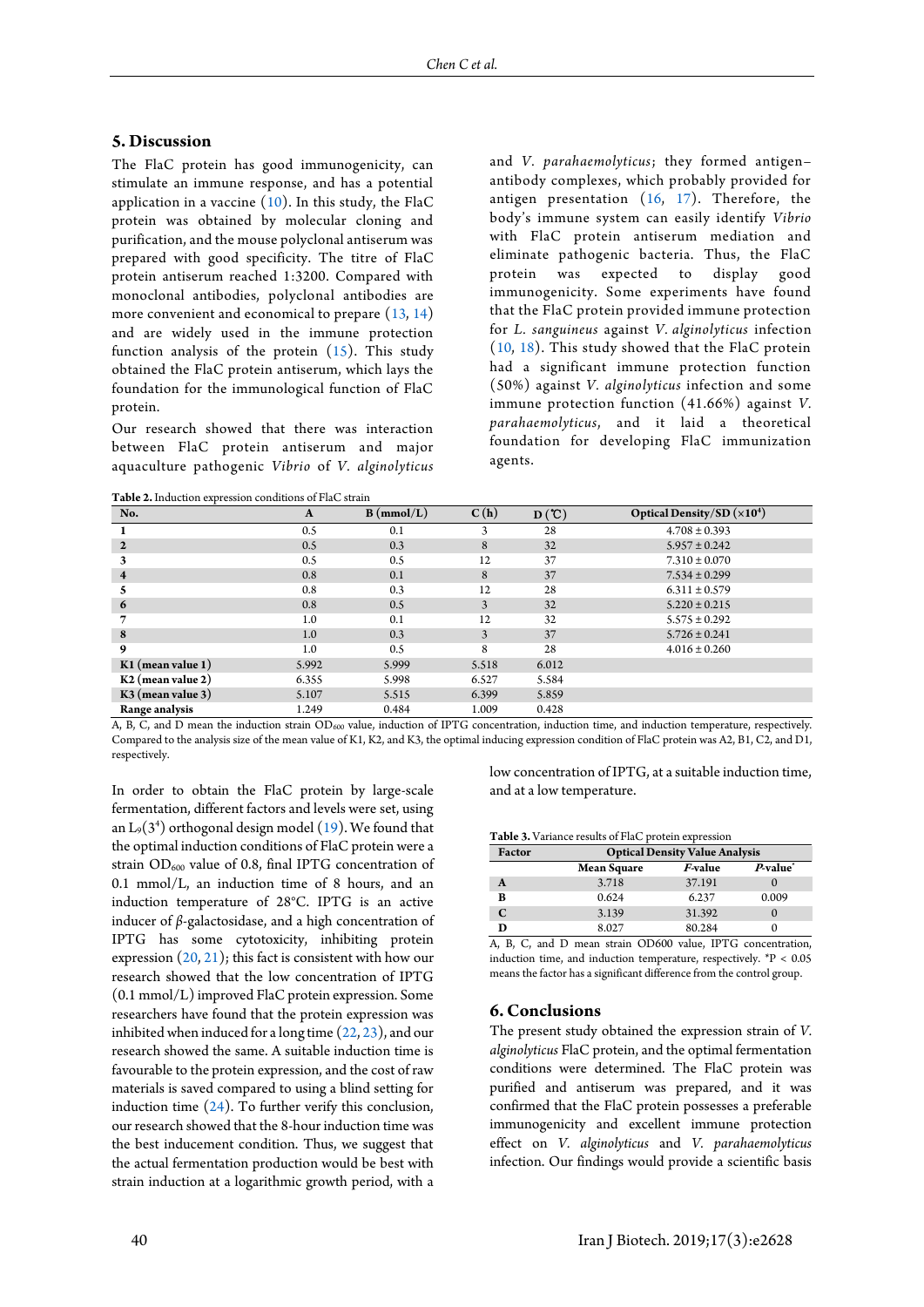for the vaccine development on major aquaculture pathogenic *Vibrio*.

# **Conflict of Interest**

The authors declare no conflict of interest.

#### **Acknowledgements**

This research was supported by the High-end Foreign Experts Recruitment Program of State Administration of Foreign Experts Affairs (No. GDT20176100048 and No. GDT20186100426), the Scientific Research Program of the Shaanxi Provincial Education Department (No. 17JK0137), and the Project of Shaanxi University of Technology (No. SLGQD1803).

#### **References**

- <span id="page-6-0"></span>1. Baker-Austin C, Oliver JD, Alam M, Ali A, Waldor MK, Qadri F, et al. Vibrio spp. infections. *Nat Rev Dis Primers*. 2018;**4**(1):8. [doi: 10.1038/s41572-018-0005-](http://dx.doi.org/10.1038/s41572-018-0005-8) [8](http://dx.doi.org/10.1038/s41572-018-0005-8) [pmid: 30002421](http://ncbi.nlm.nih.gov/pubmed/30002421)
- <span id="page-6-1"></span>2. Zhu F, Qian X, Wang Z. Molecular characterization of minichromosome maintenance protein (MCM7) in Scylla paramamosain and its role in white spot syndrome virus and Vibrio alginolyticus infection. *Fish Shellfish Immunol*. 2018;**83**:104-114. [doi:](http://dx.doi.org/10.1016/j.fsi.2018.09.028)  [10.1016/j.fsi.2018.09.028](http://dx.doi.org/10.1016/j.fsi.2018.09.028) [pmid: 30205202](http://ncbi.nlm.nih.gov/pubmed/30205202)
- <span id="page-6-2"></span>3. Hamza F, Kumar AR, Zinjarde S. Efficacy of cell free supernatant from Bacillus licheniformis in protecting Artemia salina against Vibrio alginolyticus and Pseudomonas gessardii. *Microb Pathog*. 2018;**116**:335- 344. [doi: 10.1016/j.micpath.2018.02.003](http://dx.doi.org/10.1016/j.micpath.2018.02.003) [pmid:](http://ncbi.nlm.nih.gov/pubmed/29408316)  [29408316](http://ncbi.nlm.nih.gov/pubmed/29408316)
- <span id="page-6-3"></span>4. Zidour M, Chevalier M, Belguesmia Y, Cudennec B, Grard T, Drider D, et al. Isolation and Characterization of Bacteria Colonizing Acartia tonsa Copepod Eggs and Displaying Antagonist Effects against Vibrio anguillarum, Vibrio alginolyticus and Other Pathogenic Strains. *Front Microbiol*. 2017;**8**:1919. [doi:](http://dx.doi.org/10.3389/fmicb.2017.01919)  [10.3389/fmicb.2017.01919](http://dx.doi.org/10.3389/fmicb.2017.01919) [pmid: 29085344](http://ncbi.nlm.nih.gov/pubmed/29085344)
- <span id="page-6-4"></span>5. Mechri B, Monastiri A, Medhioub A, Medhioub MN, Aouni M. Molecular characterization and phylogenetic analysis of highly pathogenic Vibrio alginolyticus strains isolated during mortality outbreaks in cultured Ruditapes decussatus juvenile. *Microb Pathog*. 2017;**111**:487-496. [doi: 10.1016/j.micpath.2017.09.0](http://dx.doi.org/10.1016/j.micpath.2017.09.020) [20](http://dx.doi.org/10.1016/j.micpath.2017.09.020) [pmid: 28923608](http://ncbi.nlm.nih.gov/pubmed/28923608)
- <span id="page-6-5"></span>6. Zouiten A, Mehri I, Beltifa A, Ghorbel A, Sire O, Van Loco J, et al. Designation of pathogenic resistant bacteria in the Sparusaurata sea collected in Tunisia coastlines: Correlation with high performance liquid chromatography-tandem mass spectrometry analysis of antibiotics. *Microb Pathog*. 2017;**106**:3-8. [doi:](http://dx.doi.org/10.1016/j.micpath.2017.01.004)  [10.1016/j.micpath.2017.01.004](http://dx.doi.org/10.1016/j.micpath.2017.01.004) [pmid: 28062288](http://ncbi.nlm.nih.gov/pubmed/28062288)
- <span id="page-6-6"></span>7. Dongre M, Singh B, Aung KM, Larsson P, Miftakhova R, Persson K, et al. Flagella-mediated secretion of a novel Vibrio cholerae cytotoxin affecting both vertebrate and invertebrate hosts. *Commun Biol*. 2018;**1**:59. [doi: 10.1038/s42003-018-0065-z](http://dx.doi.org/10.1038/s42003-018-0065-z) [pmid:](http://ncbi.nlm.nih.gov/pubmed/30271941)  [30271941](http://ncbi.nlm.nih.gov/pubmed/30271941)
- <span id="page-6-7"></span>8. Echazarreta MA, Kepple JL, Yen LH, Chen Y, Klose KE. A Critical Region in the FlaA Flagellin Facilitates Filament Formation of the Vibrio cholerae Flagellum. *J*

*Bacteriol*. 2018;**200**(15). [doi: 10.1128/JB.00029-18](http://dx.doi.org/10.1128/JB.00029-18) [pmid: 29581407](http://ncbi.nlm.nih.gov/pubmed/29581407)

- <span id="page-6-8"></span>9. Xing J, Zhou X, Tang X, Sheng X, Zhan W. FlaC supplemented with VAA, OmpK or OmpR as bivalent subunit vaccine candidates induce immune responses against Vibrio anguillarum in flounder (Paralichthys olivaceus). *Vaccine*. 2018;**36**(10):1316-1322. [doi:](http://dx.doi.org/10.1016/j.vaccine.2017.11.074)  [10.1016/j.vaccine.2017.11.074](http://dx.doi.org/10.1016/j.vaccine.2017.11.074) [pmid: 29397223](http://ncbi.nlm.nih.gov/pubmed/29397223)
- <span id="page-6-9"></span>10. Liang H, Xia L, Wu Z, Jian J, Lu Y. Expression, characterization and immunogenicity of flagellin FlaC from Vibrio alginolyticus strain HY9901. *Fish Shellfish Immunol*. 2010;**29**(2):343-348. [doi:](http://dx.doi.org/10.1016/j.fsi.2010.04.003)  [10.1016/j.fsi.2010.04.003](http://dx.doi.org/10.1016/j.fsi.2010.04.003) [pmid: 20420917](http://ncbi.nlm.nih.gov/pubmed/20420917)
- <span id="page-6-10"></span>11. Liu X, Chen C, Chen C, Ding R, Marslin G. Construction of a Recombinant OmpC Dominant Epitope-Based Vaccine Against Escherichia coli and Evaluation of Its Immunogenicity and Protective Immunity. *Jundishapur J Microbiol*. 2017;**10**(11). [doi:](http://dx.doi.org/10.5812/jjm.55652)  [10.5812/jjm.55652](http://dx.doi.org/10.5812/jjm.55652)
- <span id="page-6-11"></span>12. Liu X, Yang MJ, Wang SN, Xu D, Li H, Peng XX. Differential Antibody Responses to Outer Membrane Proteins Contribute to Differential Immune Protections between Live and Inactivated Vibrio parahemolyticus. *J Proteome Res*. 2018;**17**(9):2987- 2994. [doi: 10.1021/acs.jproteome.8b00176](http://dx.doi.org/10.1021/acs.jproteome.8b00176) [pmid:](http://ncbi.nlm.nih.gov/pubmed/30095909)  [30095909](http://ncbi.nlm.nih.gov/pubmed/30095909)
- <span id="page-6-12"></span>13. Zhang C, Huang X, Chen S, Li Y, Li Y, Wang X, et al. Epitope clustering analysis for vaccine-induced human antibodies in relationship to a panel of murine monoclonal antibodies against HPV16 viral capsid.<br>Vaccine. 2018:36(45):6761-6771. doi: *Vaccine*. 2018;**36**(45):6761-6771. [doi:](http://dx.doi.org/10.1016/j.vaccine.2018.09.035)  [10.1016/j.vaccine.2018.09.035](http://dx.doi.org/10.1016/j.vaccine.2018.09.035) [pmid: 30287156](http://ncbi.nlm.nih.gov/pubmed/30287156)
- <span id="page-6-13"></span>14. Franka R, Carson WC, Ellison JA, Taylor ST, Smith TG, Kuzmina NA, et al. In Vivo Efficacy of a Cocktail of Human Monoclonal Antibodies (CL184) Against Diverse North American Bat Rabies Virus Variants.<br>
Trop Med Infect Dis. 2017;2(3). doi: *Trop Med Infect Dis*. 2017;**2**(3). [doi:](http://dx.doi.org/10.3390/tropicalmed2030048)  [10.3390/tropicalmed2030048](http://dx.doi.org/10.3390/tropicalmed2030048) [pmid: 30270905](http://ncbi.nlm.nih.gov/pubmed/30270905)
- <span id="page-6-14"></span>15. Ferlito C, Biselli R, Mariotti S, von Hunolstein C, Teloni R, Ralli L, et al. Tetanus-diphtheria vaccination in adults: the long-term persistence of antibodies is not dependent on polyclonal B-cell activation and the defective response to diphtheria toxoid re-vaccination is<br>associated to HLADRB1 \*01. Vaccine. associated to **HLADRB1** 2018;**36**(45):6718-6725. [doi: 10.1016/j.vaccine.201](http://dx.doi.org/10.1016/j.vaccine.2018.09.041) [8.09.041](http://dx.doi.org/10.1016/j.vaccine.2018.09.041) [pmid: 30269918](http://ncbi.nlm.nih.gov/pubmed/30269918)
- <span id="page-6-15"></span>16. Junker F, Krishnarajah S, Qureshi O, Humphreys D, Fallah-Arani F. A simple method for measuring immune complex-mediated, Fc gamma receptor dependent antigen-specific activation of primary human T cells. *J*<br> *Immunol Methods*. 2018;454:32-39. doi: *Immunol Methods*. 2018;**454**:32-39. [doi:](http://dx.doi.org/10.1016/j.jim.2017.12.002)  [10.1016/j.jim.2017.12.002](http://dx.doi.org/10.1016/j.jim.2017.12.002) [pmid: 29258749](http://ncbi.nlm.nih.gov/pubmed/29258749)
- <span id="page-6-16"></span>17. Rolle A, Meyer M, Calderazzo S, Jager D, Momburg F. Distinct HLA-E Peptide Complexes Modify Antibody-Driven Effector Functions of Adaptive NK Cells. *Cell Rep.* 2018;24(8):1967-1976 [10.1016/j.celrep.2018.07.069](http://dx.doi.org/10.1016/j.celrep.2018.07.069) [pmid: 30134159](http://ncbi.nlm.nih.gov/pubmed/30134159)
- <span id="page-6-17"></span>18. Razavi SS, Peyvandi H, Badrkhani Jam AR, Safari F, Teymourian H, Mohajerani SA. Magnesium Versus Bupivacaine Infiltration in Controlling Postoperative Pain in Inguinal Hernia Repair. *Anesth Pain Med*. 2015;**5**(6):e30643. [doi: 10.5812/aapm.30643](http://dx.doi.org/10.5812/aapm.30643) [pmid:](http://ncbi.nlm.nih.gov/pubmed/26705525)  [26705525](http://ncbi.nlm.nih.gov/pubmed/26705525)